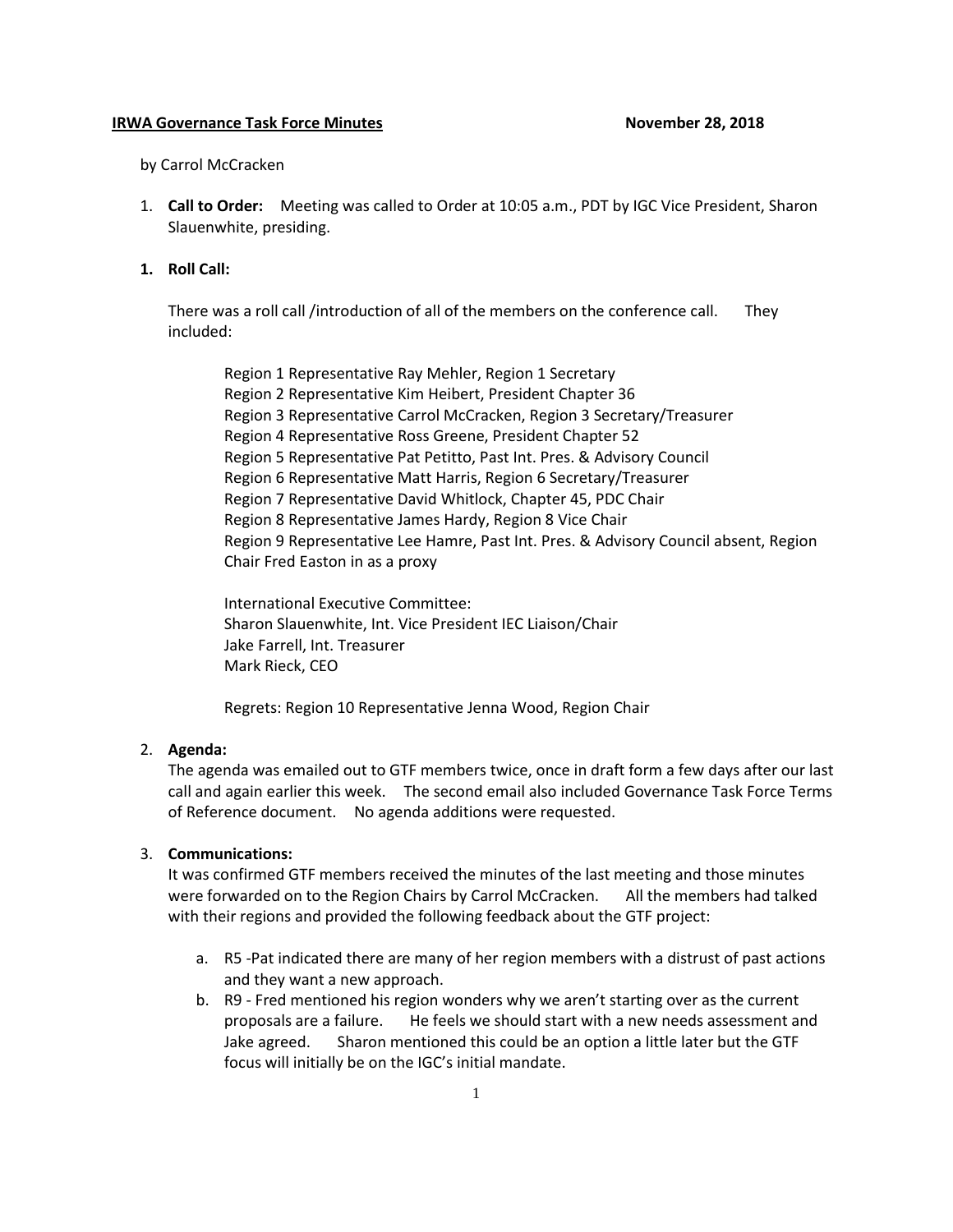- c. R3 Carrol's region just wants more information in the future.
- d. R7 David said he feels his region members don't want action or changes and wonders why the current model wasn't addressed. Region forums have been reporting back their need but lack of being informed. He said their discussions were lively but positive.
- e. R6 -Matt Harris asked if we have an agreement and direction on our scope: Sharon indicated we would initially review first stages which got us to Edmonton. We need to do some homework first and then see if we have any additional directions from the IGC.
- f. R2 Kim said some of her region members were asking how she was chosen for the task force.
- g. R4 Ross mentioned his region had similar messages as already conveyed by others. Varied reactions, positive and negative, to the project.
- h. R1 Ray advised the level setting approach was a good first step.
- i. R8 James advised the minutes had been discussed with Region leaders.
- j. There was discussion on how to communicate project progress to the members. The general feeling was that information shouldn't be hidden, but rather, openly shared.
- k. Mark R. mentioned several other appraisal organizations that are working through changes in their governance with mixed results which may be sources for information. What he receives from them, along with any other white papers on the subject could will be passed along to the members of the group.

### 4. **Project Scope:**

There were questions about the scope and directions from IGC for the Task Force's work and what level we should have for communication.

The decision was to keep working on review of the history of how we got to this point, and then make decisions on actions in consultation with the IGC.

### 5. **Terms of Reference Document**:

Discussion of the draft document included:

The question was asked: Why is a Terms of Reference document needed? It was pointed out this would be a guide for our meetings, useful information for proxies, and serves as a reminder of our mandate and expectations.

### RE: Structure/Membership:

It was suggested a Region Vice Chair serve as a proxy for Region Chairs on the GTF.

### Re: Expectations of GTF Members:

R3 -.Carrol questioned the word *positively* in the third bullet point on Member Expectations. He didn't want to have this preventing debate or constructive criticism where warranted. The word will be changed to *constructively*.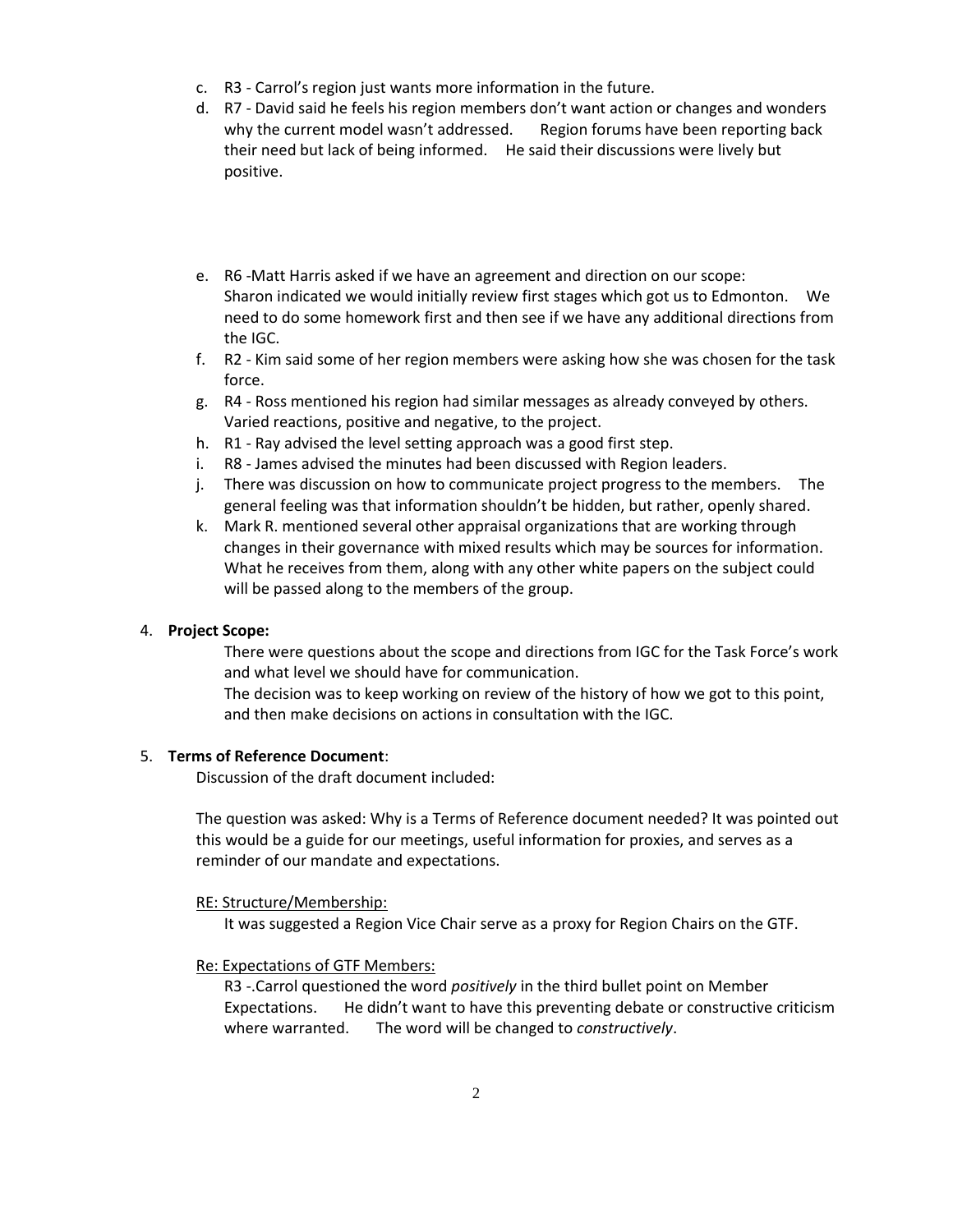RE: Sharing Information and Resources:

R7 David asked if we can move the Task Force webpage to a Public Page versus Private on the Member Network and after discussion and a poll, the majority agreed that the GTF Member Network Page and library resources will become a public page, accessible to all members. Mark R. will see that the change is made.

There was a discussion about communicating to membership - Jake F. suggested HQ could possibly send out a monthly GTF update from IRWA directly to members in an effort to be transparent and to let members know we have started to talk about this issue and hold nothing back. There were comments from a couple members that too many emails could be ignored and might cause information overload.

Mark R. said if the group had questions in the future about what people want for communication, simple polls may be helpful. He added it will be key to keep Directors informed so they can make future voting decisions.

Sharon S. reiterated the GTF needs to keep sending the meeting minutes out as done previously to the Region Chairs but to include Vice Chairs. The Association's standard communication method dictates the Region Chairs/Vice Chairs should pass the information along to Chapter Leadership. The minutes also need to be sent to leaders in our International Chapters that do not have Region representation.

R7- David asked if the initial scope and goals document from Tecker International would be available? Mark R. said he could provide it to the group.

#### Re: Recommendations and Decision Making:

The group agreed to use Robert's Rules of Order to conduct our calls.

Mark R. mentioned the goals and objectives of this group could change with time and with our decisions.

Sharon restated the goals mentioned in the Governance Project Overview and Actions as of August 15, 2018, document. She said the Task Force should end up providing recommendations to the IEC/IGC.

#### RE: Quorum:

There was a discussion on a quorum and it was recognized everyone may not be able to be on each call. Anyone not being on a call should provide at least 24 hours' notice, if not 48, and try to get a proxy. It was also mentioned that not every IEC member would be participating on every call.

Sharon will work with Carrol to update the Terms of Reference as discussed and provide the revised version for the next meeting.

### 6. **Minutes of October 24th meeting:**

There was a motion and a second for the approval of the minutes from the October 24, 2018, meeting. The motion passed.